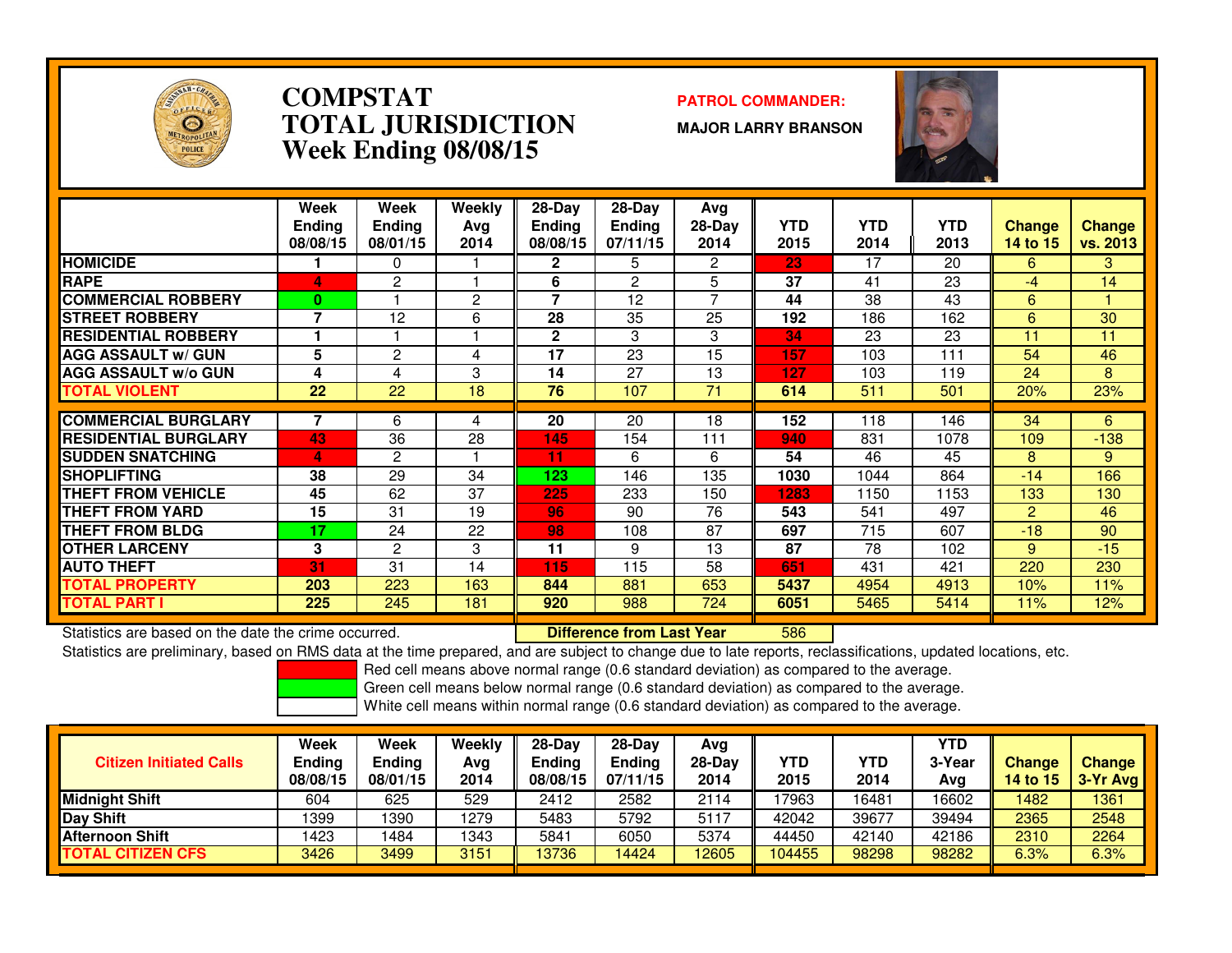

# **COMPSTAT PRECINCT COMMANDER: WEST CHATHAM PRECINCTWeek Ending 08/08/15**

**CAPT. CARL RAMEY**

<sup>130</sup>



|                             | Week<br><b>Ending</b><br>08/08/15 | Week<br><b>Ending</b><br>08/01/15 | <b>Weekly</b><br>Avq<br>2014 | $28-Day$<br><b>Ending</b><br>08/08/15 | $28$ -Day<br><b>Ending</b><br>07/11/15 | Avg<br>$28-Day$<br>2014 | <b>YTD</b><br>2015 | <b>YTD</b><br>2014 | <b>YTD</b><br>2013 | <b>Change</b><br>14 to 15 | Change<br>vs. 2013 |
|-----------------------------|-----------------------------------|-----------------------------------|------------------------------|---------------------------------------|----------------------------------------|-------------------------|--------------------|--------------------|--------------------|---------------------------|--------------------|
| <b>HOMICIDE</b>             | 0                                 | 0                                 | 0                            | 0                                     | 0                                      | 0                       | 0                  | $\Omega$           | $\overline{2}$     | 0                         | $-2$               |
| <b>RAPE</b>                 |                                   |                                   | 0                            | $\mathbf 2$                           | $\mathbf{2}$                           |                         | 12                 | 10                 | 5                  | $\overline{2}$            | $\overline{7}$     |
| <b>COMMERCIAL ROBBERY</b>   | 0                                 | $\Omega$                          | 0                            | 3                                     | $\Omega$                               |                         | 10                 | 5                  | 4                  | 5                         | 6                  |
| <b>STREET ROBBERY</b>       | $\bf{0}$                          | $\overline{2}$                    | ٠                            | 4                                     | 3                                      | 3                       | 17                 | 19                 | 15                 | $-2$                      | $\overline{2}$     |
| <b>RESIDENTIAL ROBBERY</b>  | $\bf{0}$                          |                                   | 0                            |                                       | $\Omega$                               |                         | 6                  | 8                  | 5                  | $-2$                      |                    |
| <b>AGG ASSAULT w/ GUN</b>   | $\bf{0}$                          | $\Omega$                          | 0                            | 2                                     | $\mathbf{2}$                           |                         | 16                 | 9                  | 11                 | 7                         | 5                  |
| <b>AGG ASSAULT w/o GUN</b>  |                                   | 2                                 | 0                            | 4                                     | 7                                      | 2                       | 29                 | 12                 | 19                 | 17                        | 10 <sup>10</sup>   |
| <b>TOTAL VIOLENT</b>        | $\overline{2}$                    | 6                                 | 2                            | 16                                    | 14                                     | 9                       | 90                 | 63                 | 61                 | 43%                       | 48%                |
|                             |                                   |                                   |                              |                                       |                                        |                         |                    |                    |                    |                           |                    |
| <b>COMMERCIAL BURGLARY</b>  | 3                                 |                                   |                              | 4                                     | 6                                      | 4                       | 42                 | 25                 | 17                 | 17                        | $\overline{25}$    |
| <b>RESIDENTIAL BURGLARY</b> | 11                                | ⇁                                 | 5                            | 33                                    | 19                                     | 21                      | 181                | 156                | 175                | 25                        | 6                  |
| <b>SUDDEN SNATCHING</b>     | $\bf{0}$                          |                                   | 0                            |                                       | $\Omega$                               |                         | 4                  | 4                  | $\Omega$           | $\Omega$                  | 4                  |
| <b>SHOPLIFTING</b>          | 6                                 |                                   | 5                            | 17                                    | 18                                     | 19                      | 131                | 162                | 86                 | $-31$                     | 45                 |
| <b>THEFT FROM VEHICLE</b>   | 4                                 | 12                                | 6                            | 37                                    | 39                                     | 26                      | 208                | 184                | 157                | 24                        | 51                 |
| <b>THEFT FROM YARD</b>      | 3                                 | $\overline{2}$                    | 3                            | 12                                    | 30                                     | 12                      | 103                | 86                 | 62                 | 17                        | 41                 |
| <b>THEFT FROM BLDG</b>      | 5                                 | 4                                 | 3                            | 20                                    | 18                                     | 13                      | 127                | 123                | 78                 | 4                         | 49                 |
| <b>OTHER LARCENY</b>        | 0                                 | $\Omega$                          | 1                            |                                       | 3                                      | 3                       | 19                 | 16                 | 8                  | 3                         | 11                 |
| <b>AUTO THEFT</b>           | 5.                                | 7                                 | 3                            | 22                                    | 21                                     | 12                      | 125                | 81                 | 59                 | 44                        | 66                 |
| <b>TOTAL PROPERTY</b>       | 37                                | 35                                | 28                           | 147                                   | 154                                    | 111                     | 940                | 837                | 642                | 12%                       | 46%                |
| <b>TOTAL PART I</b>         | 39                                | 41                                | 30                           | 163                                   | 168                                    | 121                     | 1030               | 900                | 703                | 14%                       | 47%                |

Statistics are based on the date the crime occurred. **Difference from Last Year** 

Statistics are preliminary, based on RMS data at the time prepared, and are subject to change due to late reports, reclassifications, updated locations, etc.

Red cell means above normal range (0.6 standard deviation) as compared to the average.

Green cell means below normal range (0.6 standard deviation) as compared to the average.

| <b>Citizen Initiated Calls</b> | Week<br><b>Ending</b><br>08/08/15 | <b>Week</b><br><b>Ending</b><br>08/01/15 | Weekly<br>Avg<br>2014 | $28-Dav$<br><b>Ending</b><br>08/08/15 | $28-Dav$<br>Ending<br>07/11/15 | Ava<br>$28-Day$<br>2014 | YTD<br>2015 | <b>YTD</b><br>2014 | YTD<br>3-Year<br>Avg | <b>Change</b><br>14 to 15 | Change<br>3-Yr Avg |
|--------------------------------|-----------------------------------|------------------------------------------|-----------------------|---------------------------------------|--------------------------------|-------------------------|-------------|--------------------|----------------------|---------------------------|--------------------|
| <b>Midnight Shift</b>          |                                   | 17                                       | 107                   | 492                                   | 525                            | 429                     | 3543        | 3271               | 3272                 | 272                       | 271                |
| <b>Day Shift</b>               | 309                               | 308                                      | 264                   | 1191                                  | 222                            | 1055                    | 8916        | 8121               | 8210                 | 795                       | 706                |
| <b>Afternoon Shift</b>         | 286                               | 303                                      | 279                   | 1226                                  | 300                            | 1115                    | 9301        | 8851               | 8772                 | 450                       | 529                |
| <b>TOTAL CITIZEN CFS</b>       | 712                               | 712                                      | 650                   | 2909                                  | 3047                           | 2599                    | 21760       | 20243              | 20253                | 7.5%                      | 7.4%               |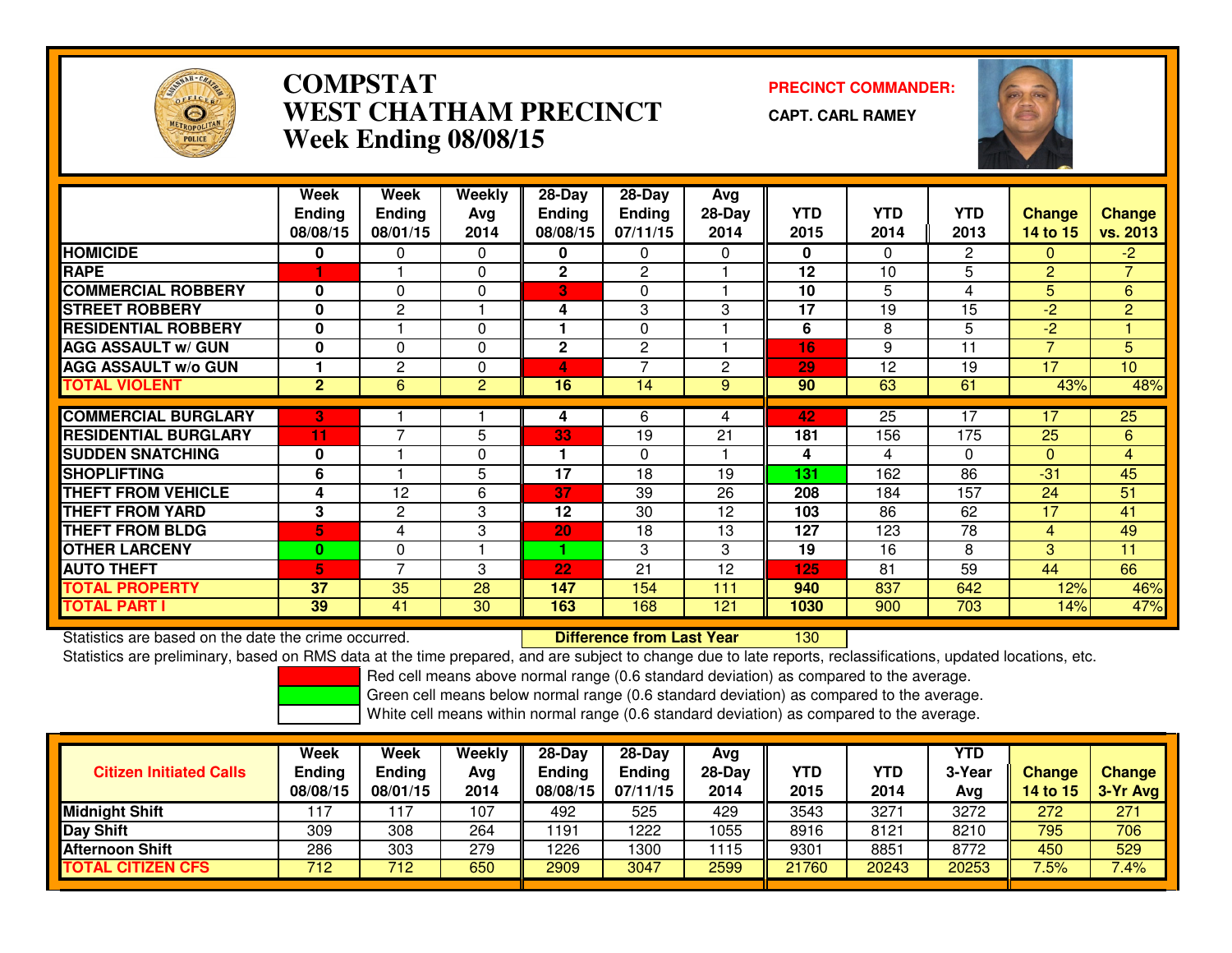

# **COMPSTAT PRECINCT COMMANDER: DOWNTOWN PRECINCTWeek Ending 08/08/15**

**CAPT. Ben Herron**

-26



|                             | <b>Week</b>   | Week           | Weekly         | 28-Day          | 28-Day          | Avg            |                |                       |                 |                |               |
|-----------------------------|---------------|----------------|----------------|-----------------|-----------------|----------------|----------------|-----------------------|-----------------|----------------|---------------|
|                             | <b>Ending</b> | <b>Ending</b>  | Avg            | <b>Ending</b>   | <b>Ending</b>   | 28-Day         | <b>YTD</b>     | <b>YTD</b>            | <b>YTD</b>      | <b>Change</b>  | <b>Change</b> |
|                             | 08/08/15      | 08/01/15       | 2014           | 08/08/15        | 07/11/15        | 2014           | 2015           | 2014                  | 2013            | 14 to 15       | vs. 2013      |
| <b>HOMICIDE</b>             | 0             | 0              | 0              |                 | 0               |                | 3              | $\mathbf{2}^{\prime}$ |                 |                | $-4$          |
| <b>RAPE</b>                 | $\bf{0}$      | $\Omega$       | $\Omega$       | $\bf{0}$        | $\Omega$        |                | $\overline{7}$ | 6                     | 6               |                |               |
| <b>COMMERCIAL ROBBERY</b>   | $\bf{0}$      | 0              | 0              | 0               |                 |                | 4              | 4                     | 8               | $\Omega$       | $-4$          |
| <b>STREET ROBBERY</b>       | $\mathbf{2}$  | 4              | $\overline{2}$ | 8               | 18              |                | 66             | 46                    | 63              | 20             | 3             |
| <b>RESIDENTIAL ROBBERY</b>  | 0             | $\mathbf{0}$   | 0              | 0               | 0               | 0              | 6              |                       | 5               | 5.             |               |
| <b>AGG ASSAULT W/ GUN</b>   | B             | $\Omega$       |                | 6               | $\mathbf{2}$    | 3              | 28             | 20                    | 29              | 8              | $-1$          |
| <b>AGG ASSAULT w/o GUN</b>  |               | $\Omega$       |                | $\mathbf{2}$    | $\overline{7}$  | 3              | 26             | 25                    | 26              |                | $\Omega$      |
| <b>TOTAL VIOLENT</b>        | 6             | 4              | 4              | $\overline{17}$ | $\overline{28}$ | 16             | 140            | 104                   | 144             | 35%            | $-3%$         |
|                             |               |                |                |                 |                 |                |                |                       |                 |                |               |
| <b>COMMERCIAL BURGLARY</b>  |               |                |                | 3               | 3               | 3              | 16             | 22                    | 17              | $-6$           | -1            |
| <b>RESIDENTIAL BURGLARY</b> | $\mathbf{2}$  | 5              | 3              | 14              | 11              | 11             | 83             | 64                    | 107             | 19             | $-24$         |
| <b>SUDDEN SNATCHING</b>     |               | $\Omega$       |                | 5               | $\mathbf{2}$    | $\overline{2}$ | 24             | 15                    | $\overline{25}$ | 9              | -1            |
| <b>SHOPLIFTING</b>          | 6             | 9              | 4              | 20              | 27              | 18             | 143            | 141                   | 114             | $\overline{2}$ | 29            |
| <b>THEFT FROM VEHICLE</b>   | 8             | $\overline{c}$ | 9              | 33              | 39              | 36             | 239            | 316                   | 239             | $-77$          | $\Omega$      |
| <b>THEFT FROM YARD</b>      | 6             | 12             | 5              | 32              | 18              | 21             | 134            | 150                   | 158             | $-16$          | $-24$         |
| <b>THEFT FROM BLDG</b>      | 3             | 2              | 5              | 15              | 9               | 21             | 129            | 167                   | 114             | $-38$          | 15            |
| <b>OTHER LARCENY</b>        |               |                |                | 3               | $\overline{c}$  | 2              | 14             | 13                    | 29              |                | $-15$         |
| <b>AUTO THEFT</b>           | 7             | ⇁              | 3              | 23              | 18              | 11             | 120            | 76                    | 72              | 44             | 48            |
| <b>TOTAL PROPERTY</b>       | 35            | 39             | 31             | 148             | 129             | 125            | 902            | 964                   | 875             | $-6%$          | 3%            |
| <b>TOTAL PART I</b>         | 41            | 43             | 35             | 165             | 157             | 141            | 1042           | 1068                  | 1019            | $-2%$          | 2%            |

Statistics are based on the date the crime occurred. **Difference from Last Year** 

Statistics are preliminary, based on RMS data at the time prepared, and are subject to change due to late reports, reclassifications, updated locations, etc.

Red cell means above normal range (0.6 standard deviation) as compared to the average.

Green cell means below normal range (0.6 standard deviation) as compared to the average.

| <b>Citizen Initiated Calls</b> | Week<br><b>Ending</b><br>08/08/15 | Week<br><b>Ending</b><br>08/01/15 | Weekly<br>Avg<br>2014 | 28-Day<br><b>Ending</b><br>08/08/15 | $28-Dav$<br><b>Ending</b><br>07/11/15 | Avg<br>$28-Day$<br>2014 | YTD<br>2015 | YTD<br>2014 | YTD<br>3-Year<br>Avg | <b>Change</b><br><b>14 to 15</b> | <b>Change</b><br>3-Yr Avg |
|--------------------------------|-----------------------------------|-----------------------------------|-----------------------|-------------------------------------|---------------------------------------|-------------------------|-------------|-------------|----------------------|----------------------------------|---------------------------|
| <b>Midnight Shift</b>          | 140                               | 130                               | 114                   | 530                                 | 556                                   | 457                     | 3808        | 3615        | 3617                 | 193                              | 191                       |
| Day Shift                      | 235                               | 247                               | 223                   | 978                                 | 1062                                  | 891                     | 7532        | 6877        | 6980                 | 655                              | 552                       |
| <b>Afternoon Shift</b>         | 286                               | 275                               | 244                   | 1118                                | 1077                                  | 976                     | 8095        | 7682        | 7657                 | 413                              | 438                       |
| <b>TOTAL CITIZEN CFS</b>       | 661                               | 652                               | 581                   | 2626                                | 2695                                  | 2324                    | 19435       | 18174       | 18254                | 6.9%                             | 6.5%                      |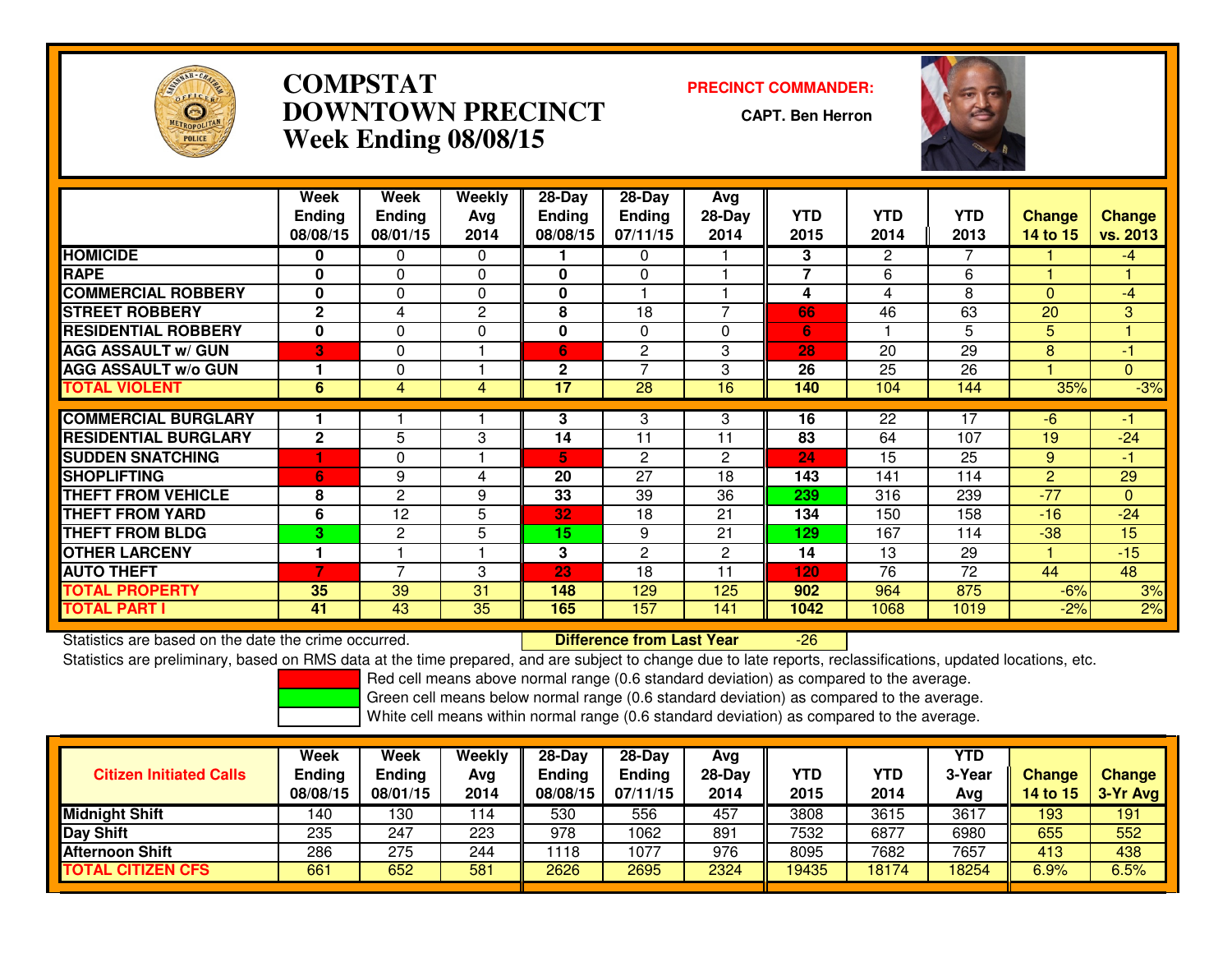

# **COMPSTATCENTRAL PRECINCT Week Ending 08/08/15**

**PRECINCT COMMANDER:**



|                             | Week           | Week           | Weekly         | 28-Day          | $28$ -Day       | Avg            |                |              |            |                |                |
|-----------------------------|----------------|----------------|----------------|-----------------|-----------------|----------------|----------------|--------------|------------|----------------|----------------|
|                             | <b>Endina</b>  | <b>Ending</b>  | Avg            | Endina          | <b>Ending</b>   | $28-Day$       | <b>YTD</b>     | <b>YTD</b>   | <b>YTD</b> | <b>Change</b>  | <b>Change</b>  |
|                             | 08/08/15       | 08/01/15       | 2014           | 08/08/15        | 07/11/15        | 2014           | 2015           | 2014         | 2013       | 14 to 15       | vs. 2013       |
| <b>HOMICIDE</b>             | 0              | 0              | $\Omega$       | 0               | 2               |                | 9              | 11           | 6          | $-2$           | 3              |
| <b>RAPE</b>                 |                | 0              | $\Omega$       |                 | $\Omega$        |                | 6              | 9            | 5          | $-3$           |                |
| <b>COMMERCIAL ROBBERY</b>   | $\bf{0}$       |                | $\mathbf{0}$   | $\mathbf{2}$    | $\overline{2}$  |                | $\overline{7}$ | 11           | 10         | $-4$           | $-3$           |
| <b>STREET ROBBERY</b>       | 4              | 5              | 2              | 12              | 3               | 8              | 55             | 64           | 38         | $-9$           | 17             |
| <b>RESIDENTIAL ROBBERY</b>  | $\bf{0}$       | 0              | $\Omega$       | 0               | 3               | $\Omega$       | 6              | $\mathbf{2}$ | 4          | 4              | $\overline{2}$ |
| <b>AGG ASSAULT w/ GUN</b>   |                |                | $\overline{2}$ | 5               | 10              | 6              | 56             | 44           | 35         | 12             | 21             |
| <b>AGG ASSAULT w/o GUN</b>  | $\overline{2}$ |                |                | 5               | 6               | 3              | 31             | 29           | 38         | $\overline{2}$ | $-7$           |
| <b>TOTAL VIOLENT</b>        | 8              | 8              | 5              | $\overline{25}$ | $\overline{26}$ | 21             | 170            | 170          | 136        | 0%             | 25%            |
|                             |                |                |                |                 |                 |                |                |              |            |                |                |
| <b>COMMERCIAL BURGLARY</b>  | $\mathbf{2}$   | 2              |                | 8               | 3               | 4              | 48             | 24           | 49         | 24             | -1             |
| <b>RESIDENTIAL BURGLARY</b> | 11             | $\overline{ }$ | 9              | 36              | 57              | 34             | 278            | 254          | 272        | 24             | 6              |
| <b>SUDDEN SNATCHING</b>     | 0              | 0              | 0              | $\bf{0}$        | 2               |                | 8              | 9            | 7          | -1             |                |
| <b>SHOPLIFTING</b>          | $\mathbf{2}$   | 3              | 2              | 6               | $\overline{z}$  | 8              | 53             | 62           | 60         | $-9$           | $-7$           |
| <b>THEFT FROM VEHICLE</b>   | 8              | 15             | 9              | 47              | 81              | 36             | 378            | 266          | 274        | 112            | 104            |
| <b>THEFT FROM YARD</b>      | $\bf{0}$       | 6              | 5              | 18              | 12              | 20             | 118            | 138          | 125        | $-20$          | $-7$           |
| <b>THEFT FROM BLDG</b>      |                | 7              | 4              | 23              | 28              | 18             | 140            | 150          | 128        | $-10$          | 12             |
| <b>OTHER LARCENY</b>        | $\bf{0}$       | 0              |                | 1               | 3               | $\overline{2}$ | 23             | 8            | 15         | 15             | 8              |
| <b>AUTO THEFT</b>           | 5              | 3              | 4              | 23              | 42              | 17             | 183            | 143          | 123        | 40             | 60             |
| <b>TOTAL PROPERTY</b>       | 29             | 43             | 35             | 162             | 235             | 141            | 1229           | 1054         | 1053       | 17%            | 17%            |
| TOTAL PART I                | 37             | 51             | 40             | 187             | 261             | 162            | 1399           | 1224         | 1189       | 14%            | 18%            |

Statistics are based on the date the crime occurred. **Difference from Last Year** 

<sup>175</sup>

Statistics are preliminary, based on RMS data at the time prepared, and are subject to change due to late reports, reclassifications, updated locations, etc.

Red cell means above normal range (0.6 standard deviation) as compared to the average.

Green cell means below normal range (0.6 standard deviation) as compared to the average.

| <b>Citizen Initiated Calls</b> | Week<br><b>Ending</b><br>08/08/15 | Week<br>Ending<br>08/01/15 | Weekly<br>Avg<br>2014 | $28-Dav$<br><b>Ending</b><br>08/08/15 | $28-Day$<br><b>Ending</b><br>07/11/15 | Avg<br>28-Day<br>2014 | YTD<br>2015 | <b>YTD</b><br>2014 | YTD<br>3-Year<br>Avg | <b>Change</b><br>14 to 15 | <b>Change</b><br>3-Yr Avg |
|--------------------------------|-----------------------------------|----------------------------|-----------------------|---------------------------------------|---------------------------------------|-----------------------|-------------|--------------------|----------------------|---------------------------|---------------------------|
| <b>Midnight Shift</b>          | 125                               | 141                        | 116                   | 521                                   | 573                                   | 463                   | 4050        | 3587               | 3656                 | 463                       | 394                       |
| <b>Day Shift</b>               | 277                               | 245                        | 268                   | 1057                                  | 1219                                  | 1074                  | 8601        | 8401               | 7984                 | 200                       | 617                       |
| Afternoon Shift                | 261                               | 292                        | 274                   | 145                                   | 1346                                  | 1098                  | 9326        | 8564               | 8745                 | 762                       | 581                       |
| <b>TOTAL CITIZEN CFS</b>       | 663                               | 678                        | 659                   | 2723                                  | 3138                                  | 2635                  | 21977       | 20552              | 20385                | 6.9%                      | 7.8%                      |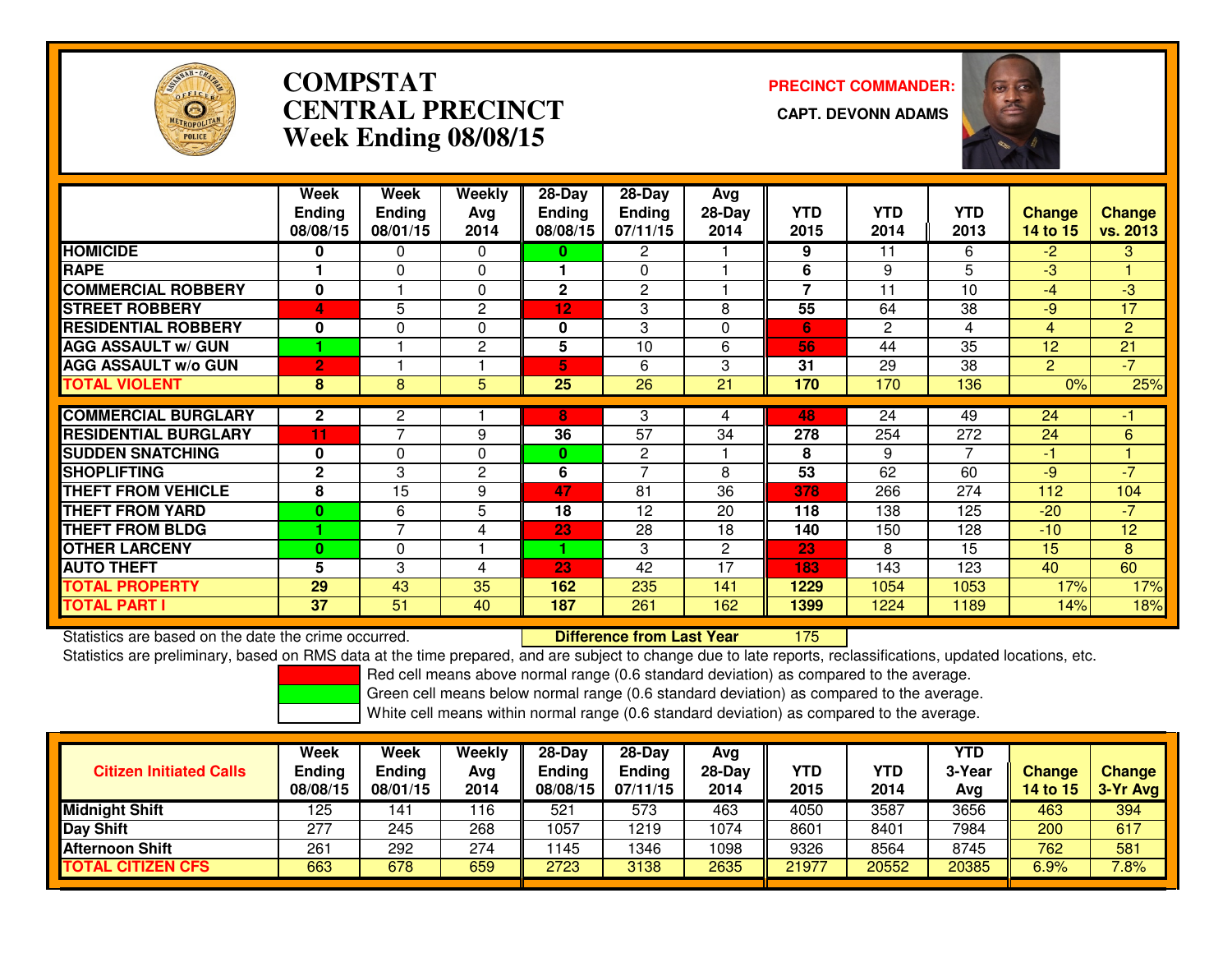

### **COMPSTAT PRECINCT COMMANDER: SOUTHSIDE PRECINCT CAPT. TERRY SHOOPWeek Ending 08/08/15**



|                             | Week<br><b>Ending</b><br>08/08/15 | Week<br><b>Ending</b><br>08/01/15 | Weekly<br>Ava<br>2014 | $28-Day$<br><b>Ending</b><br>08/08/15 | $28 - Day$<br><b>Ending</b><br>07/11/15 | Avg<br>$28-Day$<br>2014 | <b>YTD</b><br>2015 | <b>YTD</b><br>2014 | <b>YTD</b><br>2013 | <b>Change</b><br>14 to 15 | <b>Change</b><br>vs. 2013 |
|-----------------------------|-----------------------------------|-----------------------------------|-----------------------|---------------------------------------|-----------------------------------------|-------------------------|--------------------|--------------------|--------------------|---------------------------|---------------------------|
| <b>HOMICIDE</b>             | 0                                 | 0                                 | 0                     | 0                                     | 0                                       | 0                       | $\mathbf{2}$       |                    | 3                  |                           | -1                        |
| <b>RAPE</b>                 |                                   | $\Omega$                          | $\Omega$              |                                       | 0                                       |                         | 6                  | 5                  | $\mathbf{P}$       |                           | 4                         |
| <b>COMMERCIAL ROBBERY</b>   | 0                                 | 0                                 |                       |                                       |                                         | 3                       | ⇁                  | 13                 | 12                 | $-6$                      | $-5$                      |
| <b>STREET ROBBERY</b>       | $\bf{0}$                          | $\Omega$                          |                       | $\bf{0}$                              | 6                                       | 4                       | 26                 | 33                 | 19                 | $-7$                      | $\overline{7}$            |
| <b>RESIDENTIAL ROBBERY</b>  |                                   | 0                                 | 0                     |                                       | 0                                       |                         | 10                 | 8                  | 4                  | 2                         | 6                         |
| <b>AGG ASSAULT w/ GUN</b>   | $\mathbf{0}$                      | $\Omega$                          | $\Omega$              | 0                                     | 4                                       |                         | 14                 | 5                  | 9                  | 9                         | 5                         |
| <b>AGG ASSAULT w/o GUN</b>  | $\bf{0}$                          | $\Omega$                          | 0                     | 0                                     | 3                                       | $\overline{2}$          | 15                 | 11                 | 21                 | 4                         | $-6$                      |
| <b>TOTAL VIOLENT</b>        | $\overline{2}$                    | $\mathbf{0}$                      | 3                     | 3                                     | 14                                      | 11                      | 80                 | 76                 | 70                 | 5%                        | 14%                       |
| <b>COMMERCIAL BURGLARY</b>  |                                   | 0                                 |                       | 3                                     | 4                                       | 3                       | 29                 | 25                 | 35                 | 4                         | $-6$                      |
| <b>RESIDENTIAL BURGLARY</b> |                                   | 9                                 | 5                     | 34                                    | 33                                      | 18                      |                    | $\overline{133}$   | 239                | 66                        | $-40$                     |
|                             | 9                                 |                                   |                       |                                       |                                         |                         | 199                |                    |                    |                           |                           |
| <b>SUDDEN SNATCHING</b>     | $\bf{0}$                          |                                   | $\mathbf{0}$          | 2                                     |                                         |                         | 11                 | 8                  | 6                  | 3                         | 5                         |
| <b>SHOPLIFTING</b>          | 18                                | $\overline{ }$                    | 13                    | 48                                    | 50                                      | 51                      | 422                | 402                | 413                | 20                        | 9                         |
| <b>THEFT FROM VEHICLE</b>   | 18                                | 17                                | 7                     | 57                                    | 32                                      | 27                      | 242                | 202                | 240                | 40                        | $\overline{2}$            |
| <b>THEFT FROM YARD</b>      | 3                                 | 6                                 | 2                     | 14                                    | 10                                      | 9                       | 82                 | 75                 | 68                 | $\overline{ }$            | 14                        |
| <b>THEFT FROM BLDG</b>      | 6                                 | 8                                 | 4                     | 23                                    | 25                                      | 17                      | 154                | 127                | 166                | 27                        | $-12$                     |
| <b>OTHER LARCENY</b>        |                                   | $\Omega$                          |                       | 3                                     |                                         | 2                       | 15                 | 20                 | 29                 | $-5$                      | $-14$                     |
| <b>AUTO THEFT</b>           | 5                                 | $\overline{ }$                    | 2                     | 16                                    | 17                                      | 8                       | 116                | 56                 | 81                 | 60                        | 35                        |
| <b>TOTAL PROPERTY</b>       | 61                                | $\overline{55}$                   | 34                    | 200                                   | 173                                     | 136                     | 1270               | 1048               | 1277               | 21%                       | $-1%$                     |
| <b>TOTAL PART I</b>         | 63                                | 55                                | 37                    | 203                                   | 187                                     | 148                     | 1350               | 1124               | 1347               | 20%                       | 0%                        |

Statistics are based on the date the crime occurred. **Difference from Last Year** 

<sup>226</sup>

Statistics are preliminary, based on RMS data at the time prepared, and are subject to change due to late reports, reclassifications, updated locations, etc.

Red cell means above normal range (0.6 standard deviation) as compared to the average.

Green cell means below normal range (0.6 standard deviation) as compared to the average.

| <b>Citizen Initiated Calls</b> | Week<br><b>Ending</b><br>08/08/15 | Week<br><b>Ending</b><br>08/01/15 | Weekly<br>Avg<br>2014 | $28-Dav$<br><b>Ending</b><br>08/08/15 | $28 - Day$<br><b>Ending</b><br>07/11/15 | Ava<br>28-Dav<br>2014 | YTD<br>2015 | YTD<br>2014 | <b>YTD</b><br>3-Year<br>Avg | <b>Change</b><br>14 to 15 | <b>Change</b><br>$3-Yr$ Avg |
|--------------------------------|-----------------------------------|-----------------------------------|-----------------------|---------------------------------------|-----------------------------------------|-----------------------|-------------|-------------|-----------------------------|---------------------------|-----------------------------|
| <b>Midnight Shift</b>          | 93                                | 101                               | 91                    | 372                                   | 459                                     | 363                   | 3189        | 2847        | 2898                        | 342                       | 291                         |
| Day Shift                      | 307                               | 337                               | 259                   | 1169                                  | 1115                                    | 1038                  | 8666        | 8011        | 7984                        | 655                       | 682                         |
| <b>Afternoon Shift</b>         | 266                               | 285                               | 259                   | 1096                                  | 1114                                    | 1034                  | 8443        | 7986        | 7989                        | 457                       | 454                         |
| <b>TOTAL CITIZEN CFS</b>       | 666                               | 723                               | 609                   | 2637                                  | 2688                                    | 2435                  | 20298       | 18844       | 18871                       | 7.7%                      | $7.6\%$                     |